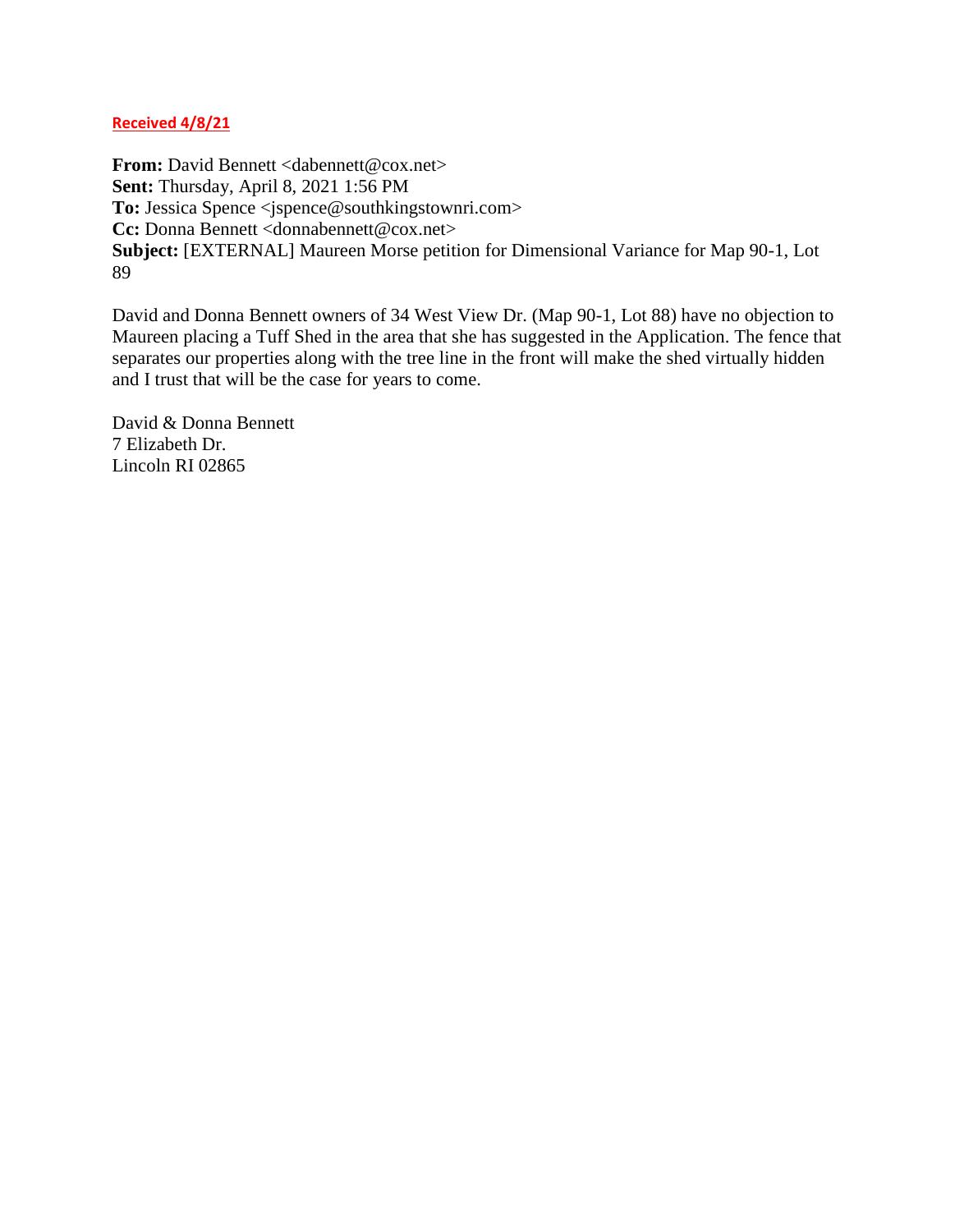## **Received April 11, 2021**

-----Original Message----- From: Jared Aaronson <jared@j-red.com> Sent: Sunday, April 11, 2021 7:35 AM To: Jessica Spence <jspence@southkingstownri.com> Subject: [EXTERNAL] Shed For 28 West View Drive-Maureen Morse

Jared & Bette Aaronson have no objection to the proposed shed for Maureen Morse @ 28 West View Drive, Wakefield,RI.

Thank you.

Jared & Bette Aaronson 10 Carpenter Drive Wakefield, RI 02879